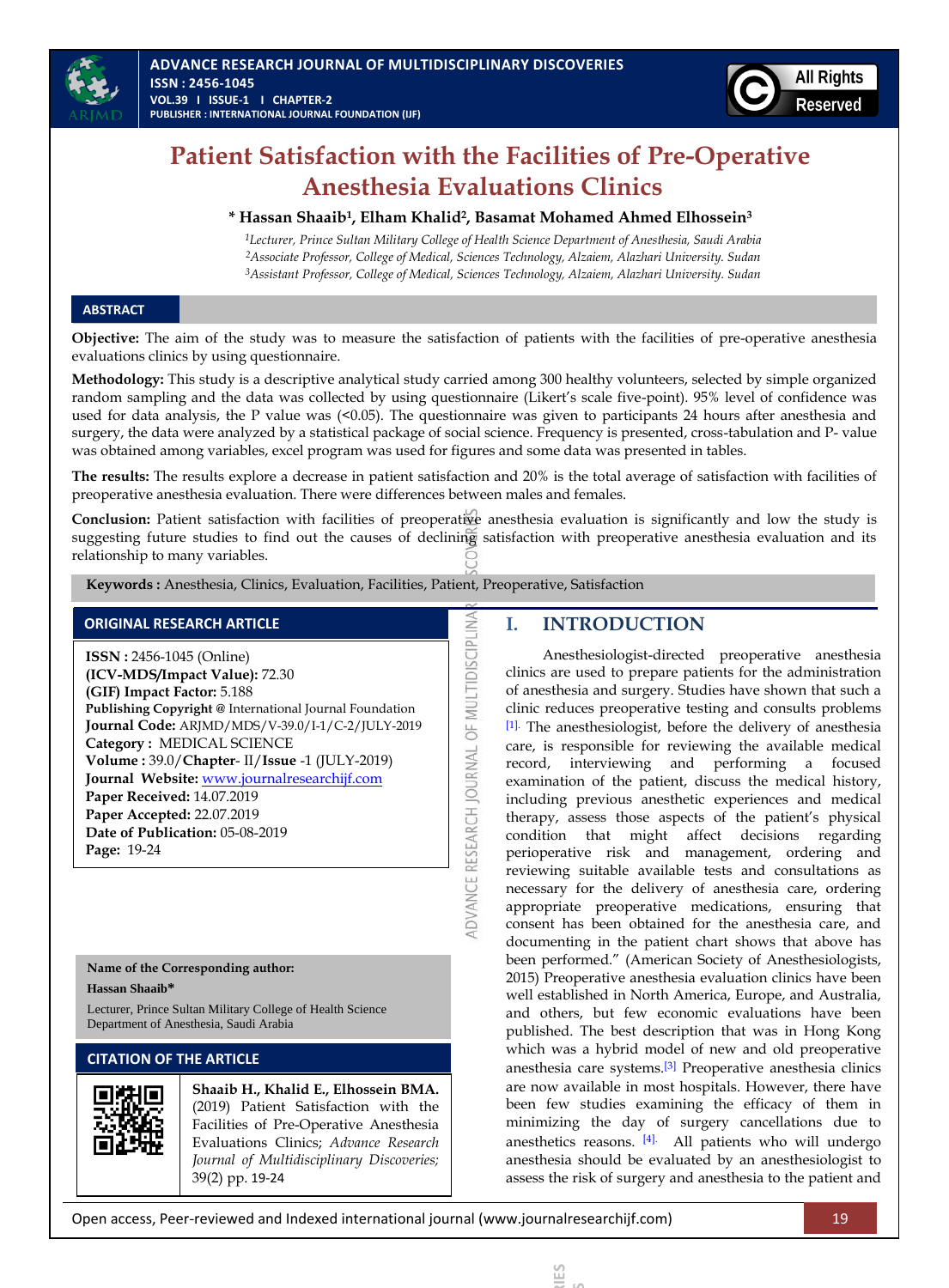prepare for the required procedure and prepare an anesthesia plan [\[5\]](#page-5-0). Pre-anesthesia assessment in the clinic when done by an anesthesiologist before surgery will improve patient satisfaction and reduce anxiety as well as avoid physical complications resulting from insufficient evaluation or unnecessary testing, besides economically advantageous by avoiding cancellations or delays. [\[6\]](#page-5-1). Also, provide the opportunity to gain clinical information from the patient and the procedure is within reach [\[6\]](#page-5-1) Patients' satisfaction is a personal feeling of achieving one desire and the balance between what is expected and achieved. Of course, attention was drawn to the evaluation of patients' satisfaction with health care in the 1960s. and medical care provider should share the decision of medical care with the patient and, using what is preferred by patients and the best available evidence and apply in preoperative anesthesia evaluation [\[7\]](#page-5-2) Obtaining a higher rank of maintaining quality is the earliest concern for all service providers because they front on a continual need for making high-quality client-oriented services. It turns paramount significant to realize client anticipation and their demands efficiently so as to sustain services. [\[8\]](#page-5-3)

Nowadays, Anesthetists are playing a key part in patient management in the perioperative period. The objective of preoperative anesthesia assessment is to get related details about the patient's present and previous medical history and workout the anesthetic plan based on risk assessment. [\[9\]](#page-5-4) Patient satisfaction has become an important component of quality assessment. However, many of the sources collect reluctant data on satisfaction in disclosing detailed information, there is still little information on the possible determinants of patient satisfaction. [\[10\]](#page-5-5) Traditionally, the focus of medical care has been restricted to the diagnosis and treatment of disease and not on patient experience during the course of treatment. The medical outcome when we share patients experience in terms of morbidity and mortality is considered as the main indicator of quality [\[11\]](#page-5-6). The main factors for an ideal location are easy to access from the main entrance of the hospital and it is preferred to be in the main outpatient not in the operation department. The physical planning of the place should provide enough space and specify areas for registration and allow a place for patient assessment and examination. Also supplying of all patients and their families with the pre-anesthetic education and room for staff rest must be assured as well. The clinic should allow a relaxed and private environment for all the activities for example discussion of the risks and benefits of anesthetic options and pain management strategies. [\[12\]](#page-5-7).

Many factors affecting satisfaction are under investigation throughout the world, and support for patients in health services is an important indicator of quality improvement particularly in the preoperative period. Satisfaction of patients with the area of preoperative anesthesia evaluation has been one of the biggest challenges in our country and most of the patient suffer from finding the clinic area and some of them were complaining of the neatness and cleanness and recent studies in Sudan showed some obvious obstacles that may

face the anesthesiologist when dealing with this area, for instance, improper announcement of guidelines and lack of awareness of the advantages of the pre-anesthesia evaluation. [\[13\]](#page-5-8). To our knowledge, few published data explored the association between patients satisfaction with facilities of preoperative anesthesia evaluation. Therefore it is interesting to hypothesize that, the satisfaction rate is low with facilities in this study, the researchers investigated the association between patients satisfaction and of facilities in the pre-operative anesthesia evaluation period Our study demonstrates that the three essential variables of high satisfaction with anesthesia are a clear direction to an area with neat clean physical facilities as well as available comfortable chairs for sitting Many developing countries, such as Sudan, have difficulty in distributing adequate budgets and the health expenditure is very low, as well as inefficient use of available resources, mainly for administrative reasons, low economic performance and population growth, leading to low growth in health also poor budget allocation and limited opportunities for good social services, including health care. [\[14\]](#page-5-9) Satisfaction details play a significant role in the strategy and health care providers use in delivering services for patients. It was found that patient satisfaction with facilities of preoperative anesthetist evaluation is very low and several identified factors are associated with dissatisfaction that may be preventable and better treated according to the Royal College of Anesthetists and American Society of Anesthesiologist (ASA) preoperative anesthetic evaluation standards. The goal of this current study was to discover the level of patient satisfaction with the facilities of preoperative anesthetic evaluation over a wide range of patients operated upon under both general and regional anesthesia during the study period.

## **II. SUBJECT AND METHODS**

#### **2.1. Study area:**

**DISCOVERI** 

ä **JRNAL**  $\overline{0}$ 

RESEARCH

The study was conducted at Saad Abu El Ella maternity Hospital in Khartoum state, and EL-MAK NIMR university hospital which was located in Shendi city in River Nile state during the period 2016 - 2019. In Sudan.

#### **2.2. Study population:**

Healthy volunteers from both gender with age group between 15 to less than 85 years old who came as inpatients that underwent elective surgery the samples were selected by organized simple random technique. All Surgical inpatients that underwent elective surgery during the study period, who had preoperative anesthesia evaluation in the clinics, and all patients either male or female were included in the study.

#### 2.3. **Study design**:

This descriptive analytical study about the patient's satisfaction with facilities of pre-operative anesthesia evaluation among healthy adult male and female with different ages,

## **2.4 Ethical approval**:

Permission to carry out the study from the responsible authorities was taken. The procedure was explained to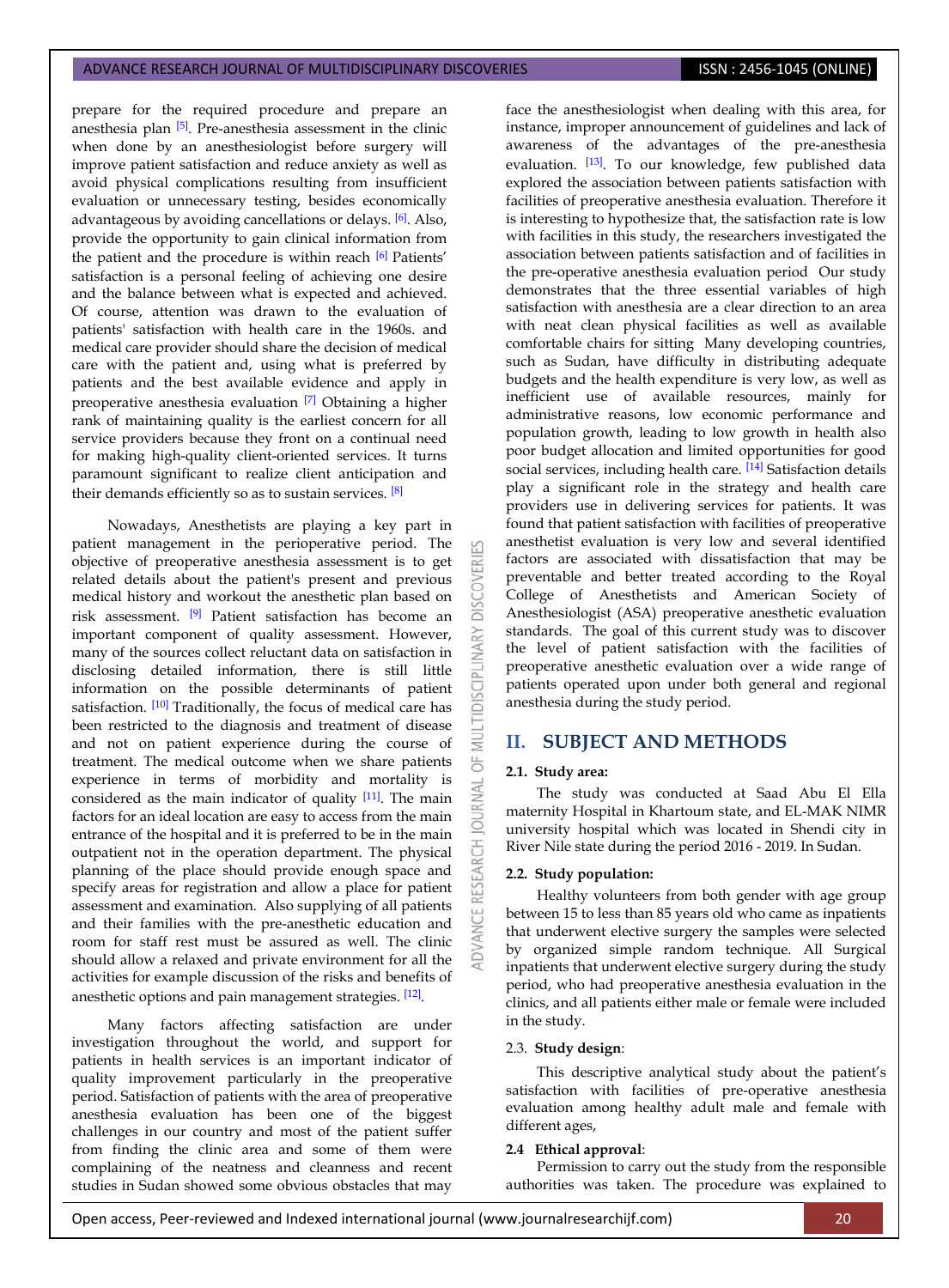volunteers to provide privacy for female. The objectives of the study were known by volunteers & their verbal acceptance was considered. The study protocol was approved by the institutional ethics committee of the university prior to the commencement of the study.

#### **2.4. Description of Study Procedure**

A well-structured questionnaire was filled up via a face to face interview by B.Sc. trained anesthesia technologists who were not involved in anesthesia care to exclude bias. 5-point psychometric Likert's scale was used to measure the degree of patient satisfaction with facilities of pre-operative anesthesia evaluation compared to demographic criteria of patients. The questionnaire was given to participants 24 hours after anesthesia and surgery, the scoring was, as follows: score 5 for Strongly Agree (SA), 4 for Agree (A), 3 for Undecided or neutral (N), 2 for Disagree (DA) and 1 for strongly Disagree (SDA). The overall satisfaction of the patient was found.

# **III. STATISTICAL ANALYSIS**

The data were analyzed by using a statistical package of social science (SPSS), Frequency presented mean and stander deviation, paired T. test, and cross-tabulation was used for data analysis as statistical tests and excel program was used for figures and some data were presented in tables, figures presentation include Bar graph, pie graph. P –value was used to identify the association between dependent and independent variables (P<0.05) was used as statistical significant.

# **IV. RESULTS**

Impact of age, gender, education level, residency and frequency of visit and physical status was statistically analyzed, and no significant correlation was found between ages. The participant's ages were ranged from (15- 85) years, and the estimated mean of the age was approximately 37.83 years, with a standard deviation of 0.99 (Table 1). And they were (38.13%) males and (61.87%) females (Fig 1). Patients and their levels of satisfaction with facilities ( $P = 0.607$ ). (Table 1), However, gender of the patient significantly influenced levels of satisfaction  $(P =$ 0.00), (Table 2), as females were more satisfied than male, there was significant association in levels of education with satisfaction ( $P = 0.02$ ) (Table 3), as we see uneducated or illiterate patients were more satisfied than educated patients, also we get clear association according to the residency of the patient in satisfaction ( $P = 0.06$ ) (Table 4), a patient coming from rural area were less satisfied than urban patients. The frequency of visit had no significant association with levels of satisfaction  $(P = 0.185)$ , (Table 5), as well as we noticed acceptable association with physical status and levels of satisfaction ( $P = 0.02$ ) as ASA4 were less satisfied than ASA 1 (Table 6). Among all participants ( $n =$ 300), only 10.67% strongly agreed with the cleanliness and neatness of the pre-anesthetic evaluation area, and about 22.33% who strongly disagree. (Fig 2). Regarding the place for sitting while waiting for the anesthetist 25% strongly agree and satisfied, and about 10.67% strongly disagree

they said they were strongly not satisfied. (Fig 3). Only 18.66% of them said they strongly agreed with the availability of sign and direction indicators to facilitate the way to pre-anesthesia area and about 8.33% were strongly disagreed with that (fig 4). Average of overall satisfaction with facilities as measured by Likert's scale is seen in the (Table. 7)

| Table (1) Comparison of patient's satisfaction according  |
|-----------------------------------------------------------|
| to age's distribution in pre-operative anesthesia area by |
| Likert's scale.                                           |

|                                                  | Likert's scale for patients satisfaction |                   |                     |                     |                     |                       |         |  |  |
|--------------------------------------------------|------------------------------------------|-------------------|---------------------|---------------------|---------------------|-----------------------|---------|--|--|
| Age group                                        | <b>SA</b>                                | A                 | N                   | DA                  | <b>SDA</b>          | Total                 | P-value |  |  |
| $15 - 30$<br>$31 - 40$<br>$41 - 60$<br>$61 - 85$ | 11<br>11<br>5<br>5                       | 13<br>6<br>4<br>5 | 30<br>19<br>19<br>7 | 32<br>35<br>18<br>7 | 25<br>24<br>18<br>6 | 111<br>95<br>64<br>30 | .607    |  |  |
| Total                                            | 32                                       | 28                | 75                  | 92                  | 73                  | 300                   |         |  |  |

|                | Table (2) Comparison of patient's satisfaction according   |  |  |
|----------------|------------------------------------------------------------|--|--|
|                | to gender distribution in pre-operative anesthesia area by |  |  |
| Likert's scale |                                                            |  |  |

| Gender         | Likert's scale for patients satisfaction |          |          |          |            |            |         |  |  |
|----------------|------------------------------------------|----------|----------|----------|------------|------------|---------|--|--|
|                | <b>SA</b>                                | A        | N        | DA       | <b>SDA</b> | Total      | P-value |  |  |
| Male<br>Female | 12<br>20                                 | 10<br>18 | 44<br>30 | 26<br>66 | 22<br>51   | 114<br>185 | .000    |  |  |
| Total          | 32                                       | 28       | 74       | 92       | 73         | 299        |         |  |  |

**Table (3) Comparison of patient's satisfaction according to Levels of education distribution in**

| Levels of         | Likert's scale for patients satisfaction |          |    |    |            |       |         |
|-------------------|------------------------------------------|----------|----|----|------------|-------|---------|
| education         | <b>SA</b>                                | A        | N  | DA | <b>SDA</b> | Total | P-value |
|                   |                                          |          |    |    |            |       |         |
| <b>Illiterate</b> | 12                                       | 8        | 26 | 48 | 43         | 137   |         |
| Under graduated   | 9                                        | 12       | 14 | 15 | 7          | 57    | .002    |
| Graduated         | 8                                        | 7        | 22 | 25 | 18         | 80    |         |
| Post graduated    | 3                                        | $\Omega$ | 11 | 4  | 4          | 22    |         |
|                   |                                          |          |    |    |            |       |         |
| Total             | 32                                       | 27       | 73 | 92 | 72         | 296   |         |

pre-operative anesthesia area by Likert's scale

**Table (4) Comparison of patient's satisfaction according to Residency distribution in pre-operative anesthesia area by Likert's scale**

| Residency | Likert's scale for patients satisfaction |    |    |    |            |       |         |  |  |
|-----------|------------------------------------------|----|----|----|------------|-------|---------|--|--|
|           | <b>SA</b>                                | A  | N  | DA | <b>SDA</b> | Total | P-value |  |  |
| Urban     | 19                                       | 11 | 46 | 38 | 27         | 141   |         |  |  |
| Rural     | 13                                       | 15 | 26 | 54 | 46         | 154   | .006    |  |  |
| Total     | 32                                       | 26 | 72 | 92 | 73         | 295   |         |  |  |

Open access, Peer-reviewed and Indexed international journal (www.journalresearchijf.com) 21

MULTIDISCIPLINARY DISCOVERI

bF<sub>1</sub>

**JOURNAL** 

**RESEARCH** 

**DVANCE**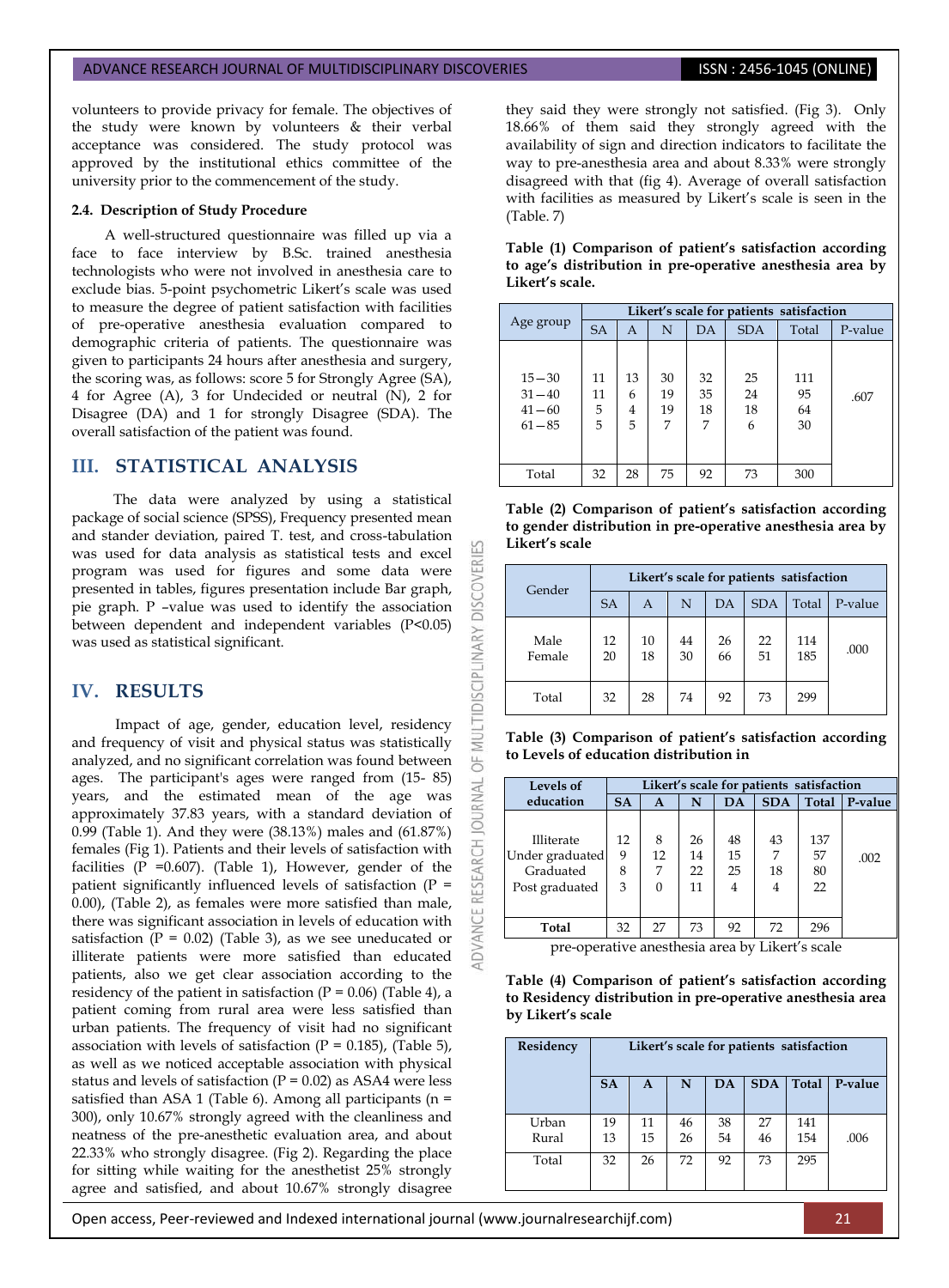#### ADVANCE RESEARCH JOURNAL OF MULTIDISCIPLINARY DISCOVERIES **ISSN : 2456-1045 (ONLINE**)

**Table (5) Comparison of patient's satisfaction according to the frequency of visit distribution in pre-operative anesthesia area by Likert's scale**

| Frequency | Likert's scale for patients satisfaction |              |    |    |            |              |               |  |
|-----------|------------------------------------------|--------------|----|----|------------|--------------|---------------|--|
| of visit  | <b>SA</b>                                | $\mathbf{A}$ | N  | DA | <b>SDA</b> | <b>Total</b> | $P-$<br>value |  |
| New       | 16                                       | 13           | 43 | 51 | 50         | 173          |               |  |
| Repeat    | 15                                       | 15           | 30 | 41 | 22         | 123          |               |  |
| Total     | 31                                       | 28           | 73 | 92 | 72         | 296          | .185          |  |

**Table (6) Comparison of patient's satisfaction according to Physical status distribution in pre-operative anesthesia area by Likert's scale**

|                                          | Likert's scale for patients satisfaction |                          |                     |                                  |                    |                        |         |  |  |
|------------------------------------------|------------------------------------------|--------------------------|---------------------|----------------------------------|--------------------|------------------------|---------|--|--|
| <b>Physical status</b>                   | <b>SA</b>                                | A                        | N                   | DA                               | <b>SDA</b>         | Total                  | P-value |  |  |
| ASA1<br>ASA <sub>2</sub><br>ASA3<br>ASA4 | 16<br>9<br>5<br>5                        | 17<br>5<br>7<br>$\Omega$ | 30<br>19<br>13<br>8 | 40<br>36<br>13<br>$\overline{2}$ | 31<br>31<br>5<br>4 | 134<br>100<br>43<br>19 | .002    |  |  |
| Total                                    | 35                                       | 29                       | 70                  | 91                               | 71                 | 296                    |         |  |  |

**Figure (1) Distribution of participants by their gender**



*Source: prepared by the researcher. Used EXCEL program. Questionnaire data, 2016-2019*

#### **Figure (2) the participant's satisfaction with the neatness of the pre-operative anesthesia evaluation area (obtained by Likert's scale)**



*Source: prepared by the researcher. Used EXCEL program. Questionnaire data, 2016-2019*

**Figure (3) the participant's satisfaction with the availability of enough waiting chairs in pre-operative anesthesia evaluation area according to Likert's scale**



*Source: prepared by the researcher. Used EXCEL program. Questionnaire data, 2016-2019*

**Figure (4) the participant's response to the location and direction of the pre-operative anesthesia evaluation area according to Likert's scale**



*Source: prepared by the researcher. Used EXCEL program. Questionnaire data, 2016-2019*

#### **Table (7) Percentages of the average of overall satisfaction with facilities as measured by Likert's scale**

|                                    | Averages |       |       |        |
|------------------------------------|----------|-------|-------|--------|
| <b>SDA</b>                         | 10.67    | 10.67 | 8.33  | 9.89   |
| DA                                 | 15       | 11    | 11    | 12.333 |
| N                                  | 17.67    | 16.33 | 22.7  | 18.9   |
| A                                  | 34.33    | 37    | 39.31 | 36.88  |
| <b>SA</b>                          | 22.33    | 25    | 18.66 | 21.997 |
| Total Average of satisfaction rate | 20       |       |       |        |

# **V. DISCUSSION**

The rate of patient satisfaction in response to the facilities of preoperative -anesthesia evaluation is significantly low and agreed upon with what has been reported in the past regarding the need of patients in preoperative anesthesia evaluation to improve the care of patients. Sjoling's et al. (2015)

#### Open access, Peer-reviewed and Indexed international journal (www.journalresearchijf.com) 22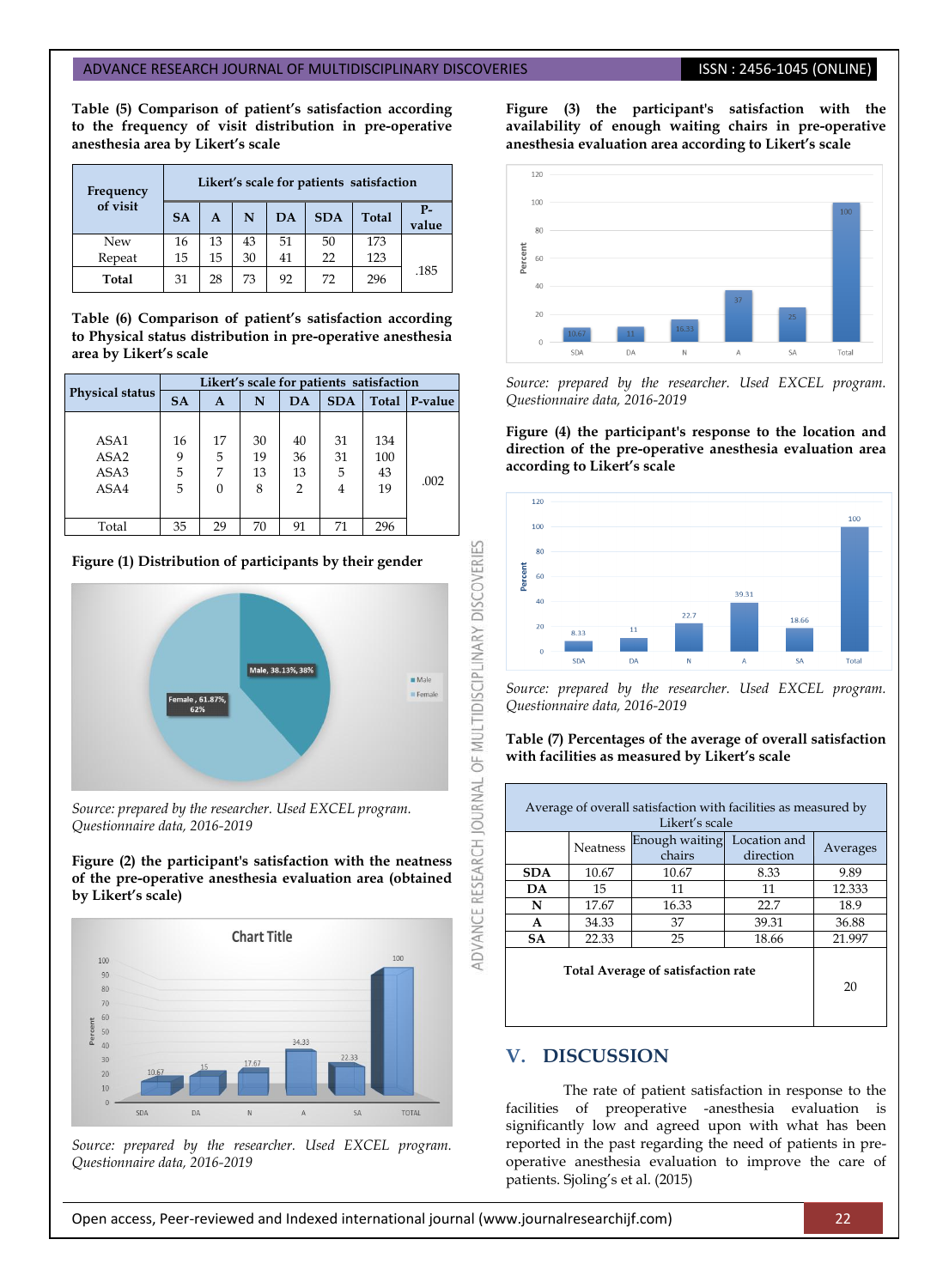#### ADVANCE RESEARCH JOURNAL OF MULTIDISCIPLINARY DISCOVERIES **ISSN : 2456-1045 (ONLINE)**

The result of this current study described various points about the pre-operative anesthesia evaluation environment and facilities .i.e. the cleanliness or neatness of the area, availability of chairs to sit on as well as the direction to the area of the pre-operative anesthesia evaluation, and their satisfaction was very low with neatness and cleanness of the area, only 66 (22.1%) of all participants were reported strongly agree with the neatness of the area, compared to another study, where, they mentioned among measuring items, satisfaction was reported to be highest (93.2%) to the cleanliness of the rooms of the clinic,this variation is justified by difference in the study area as well as the participant and the economic situation in Sudan which is very poor due to the effects of unstable political issues, which caused unequal distribution of resources .[\[15\]](#page-5-10) In Nigeria, They found 83% of the patients were satisfied with the hospital facilities and environment while only  $17\%$  were not satisfied.<sup>[\[16\]](#page-5-11)</sup> This finding in the research is considered as a low rate of quality because the patients were not happy about the facilities in the area of study. Another concern is an area for sitting of the patients waiting for evaluation in this study only 75 (25 %) of all participants reported strongly agree with chairs availability for them in the clinic to sit comfortably waiting, this was compared to another finding which addressed overcrowding as a problem defined, despite the fact that most of the patients were examined in less than 20 minutes of their arrival.<sup>[\[17\]](#page-5-12)</sup> also, 37.2% of the clients in another study were dissatisfied with the overall waiting time to get the services.<sup>[\[18\]](#page-5-13)</sup> In our area, this due to the lack of anesthesia clinic in most of the hospitals and even if there is one no enough chairs available for sitting and in some hospital they use any general office for evaluation of patients which is not suitable to assure privacy of the patient this led the patient to complain about that, sometimes the anesthetist used to see the patient in operating rooms which is not the standard of care because especially if he found the patient is not fit for operation he simply will postpone the operation, after the patient has prepared himself for operation and suddenly they say he is not fit, this will made the patient unhappy especial in Sudan where patient is coming with all his family, who leave their works and come to wait for attending the operation. The third concern is regarding the location of the pre-operative anesthesia clinics only 56 (18.66%) of all participants reported strongly agreed upon with easy to find the location of the clinic compared to another study when they show nearly more percentage for availability of signs and directions to ease the way in the private wing  $(25\%)$  [\[17\]](#page-5-12) in the area of the current study it was difficult for the patients to find the anesthesia clinic especially for new patients who come for the first time they complain of no sign to direct the patient without asking that is if there is anesthesia clinic, which is not good for assuring the quality of care . The average of overall satisfaction of all patient with preoperative -anesthetic facilities was 20% only and that is very low when compared to a study in Ethiopia, The overall proportion of patients who said they were satisfied with anesthesia services was  $72.3 \%$ .  $[19]$  In another study, an achieved level of overall satisfaction score was less than 85%.<sup>[\[20\]](#page-5-15)</sup> In another study, their findings showed the overall

client satisfaction level with the health services rendered at the hospital was 77% [\[18\]](#page-5-13). There was a study showed the overall proportion of patients who said they were satisfied with anesthesia services at the University of Gondar teaching hospital was90.4 %.[\[21\]](#page-5-16) This low rate in overall satisfaction can be justified as a result of different study area and time as well as many economic factors in Sudan, and while anesthesia specialists consider it is of value to ask patients about what they should expect, they often are unsuccessful to do so and as consequence may not respond adequately. These results put finger on an area where the patient view is obstructed in clinicians' approach when attempting to reference patient expectations and increase patient satisfaction, demonstrating that healthcare administration should take a more participating role in increasing the awareness and commencing organized training programs to deal with patient's anticipations.

# **VI. CONCLUSION**

OVERI

DISC

INARY

**IDISCI** 

5

**JAN NOURNAL** 

RESEARCH

According to the results of this study, the overall proportion of patient's satisfaction with physical facilities in preoperative anesthesia evaluation clinics is significantly low. Therefore further studies are needed to find out the determinant factors of patient dissatisfaction with preoperative anesthesia evaluation facilities.

# **VII. ACKNOWLEDGMENT**

I would like to convey my great thanks to Hospitals administrators, surgical wards coordinator, Anesthetists and anesthesia technologist for their support to the important information to my paper, surgical patients, and my classmate and data collectors.

# **VIII. REFERENCES**

- <span id="page-4-0"></span>[1] **Kinley H, Czoski-Murray C, George S, McCabe C, Primrose J, Reilly C, et al.** Extended scope of nursing practice: A multicentre randomised controlled trial of appropriately trained nurses and pre-registration house officers in pre-operative assessment in elective general surgery. Health Technology Assessment. 2001.
- [2] **American Society of Anesthesiologist.** BASIC STANDARDS FOR PREANESTHESIA CARE [Internet]. 2015. Available from: [www.asahq.org/~/media/Sites/ASAHQ/.../basic](http://www.asahq.org/~/media/Sites/ASAHQ/.../basic-standards-for-preanesthesia-care.pdf)[standards-for-preanesthesia-care.pdf](http://www.asahq.org/~/media/Sites/ASAHQ/.../basic-standards-for-preanesthesia-care.pdf)
- <span id="page-4-1"></span>[3] **Lee A, Chui PT, Chiu CH, Gin T, Ho AMH**. The cost-effectiveness of an outpatient anesthesia consultation clinic before surgery: a matched Hong Kong cohort study. Perioper Med [Internet]. 2012;1(1):3. Available from: [http://www.perioperativemedicinejournal.com/con](http://www.perioperativemedicinejournal.com/content/1/1/3/abstract) [tent/1/1/3/abstract](http://www.perioperativemedicinejournal.com/content/1/1/3/abstract)
- <span id="page-4-2"></span>[4] **Emanuel A, MacPherson R.** The anesthetic preadmission clinic is effective in minimizing surgical cancellation rates. Anaesth Intensive Care. 2013;41(1):90–4.

Open access, Peer-reviewed and Indexed international journal (www.journalresearchijf.com) 23